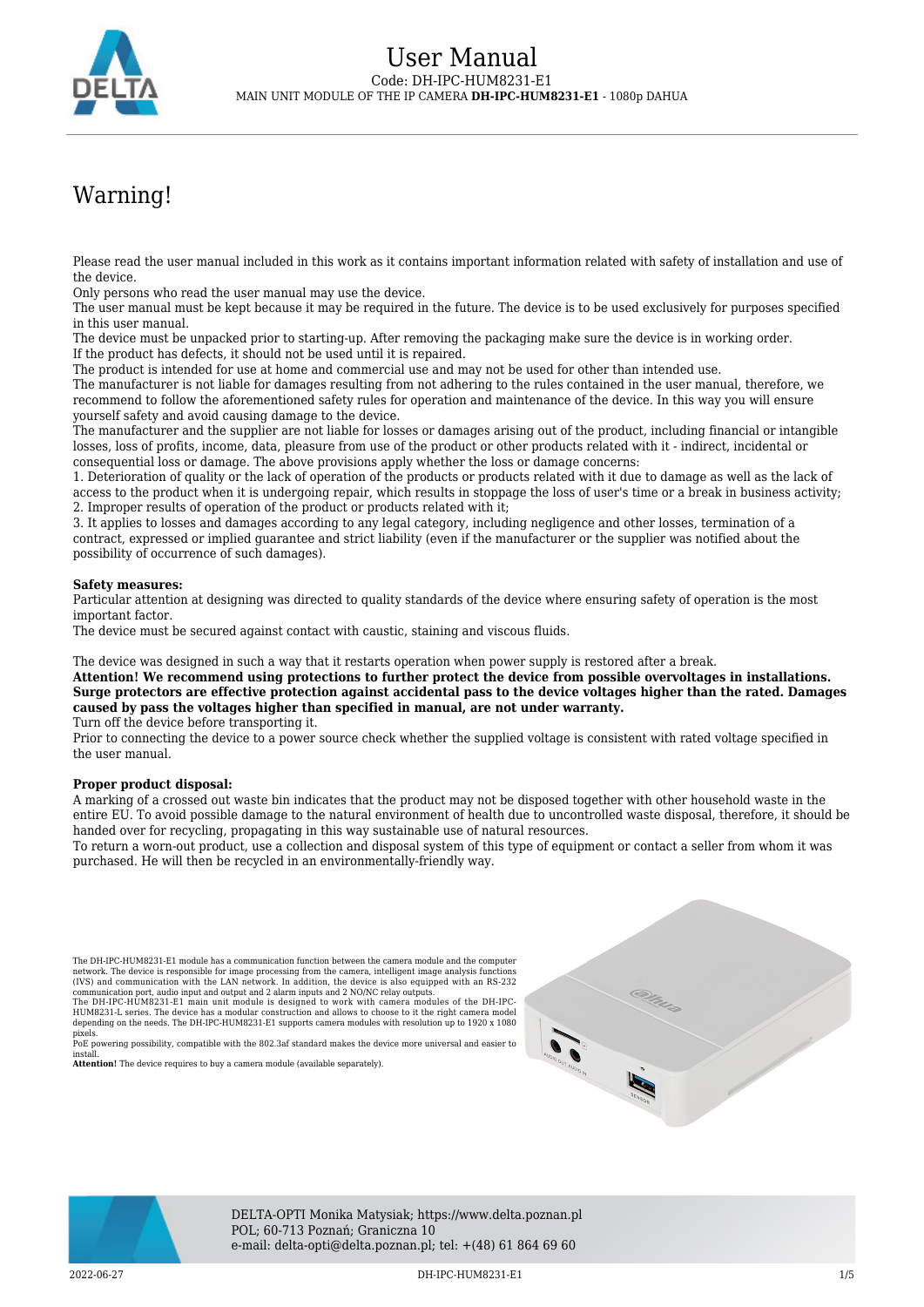

| Standard:                      | TCP/IP                                                                                                                                                                                                                                                        |  |
|--------------------------------|---------------------------------------------------------------------------------------------------------------------------------------------------------------------------------------------------------------------------------------------------------------|--|
| Sensor:                        | -                                                                                                                                                                                                                                                             |  |
| Matrix size:                   | $\overline{\phantom{0}}$                                                                                                                                                                                                                                      |  |
| Resolution:                    | 1920 x 1080 - 1080p<br>1280 x 960 - 1.3 Mpx<br>1280 x 720 - 720p                                                                                                                                                                                              |  |
| Operation modes:               | Main and sub streams may be in any configuration<br>Firmware 2.460.0000.14.R, build: 2017-07-20<br>• Main stream: 1920 x 1080, 1280 x 960, 1280 x 720<br>• Sub stream 1:704 x 576, 352 x 288<br>• Sub stream 2: 1920 x 1080, 1280 x 720, 704 x 576, 352 x 288 |  |
| Lens:                          | -                                                                                                                                                                                                                                                             |  |
| View angle:                    | $\overline{\phantom{0}}$                                                                                                                                                                                                                                      |  |
| Min. illumination:             | $\overline{\phantom{0}}$                                                                                                                                                                                                                                      |  |
| S/N ratio:                     | $> 50$ dB                                                                                                                                                                                                                                                     |  |
| Audio:                         | • External microphone input<br>· Audio output<br>• Bi-directional audio streaming support<br>• Audio detection                                                                                                                                                |  |
| RS-485 interface:              | $\overline{\phantom{0}}$                                                                                                                                                                                                                                      |  |
| RS-232 interface:              | ✓                                                                                                                                                                                                                                                             |  |
| Bitrate:                       | 24  9472 kbps - H.264<br>14  5632 kbps - H.265                                                                                                                                                                                                                |  |
| Main stream frame rate:        | 25 fps @ 1920 x 1080                                                                                                                                                                                                                                          |  |
| Network protocols:             | HTTP, HTTPS, IPv4/IPv6, TCP, RTSP, RTP, UDP, SMTP, FTP, DHCP, DNS, DDNS,<br>PPPoE, UPnP, NTP, QoS, Bonjour, IEEE 802.1x, Multicast, ICMP, IGMP, SNMP                                                                                                          |  |
| ONVIF:                         | 16.12                                                                                                                                                                                                                                                         |  |
| Image compression method:      | $H.265+$ / H.265 / H.264 + / H.264 / MJPEG                                                                                                                                                                                                                    |  |
| Network interface:             | 10/100 Base-T (RJ-45)                                                                                                                                                                                                                                         |  |
| Alarm inputs / outputs:        | $2/2$                                                                                                                                                                                                                                                         |  |
| Mobile phones support:         | Port 37777<br>• Android: Free application DMSS<br>• iOS (iPhone): Free application DMSS                                                                                                                                                                       |  |
| Default admin user / password: | $admin / -$                                                                                                                                                                                                                                                   |  |
| Default IP address:            | 192.168.1.108                                                                                                                                                                                                                                                 |  |
| Web browser access ports:      | 80, 37777                                                                                                                                                                                                                                                     |  |
| PC client access ports:        | 37777                                                                                                                                                                                                                                                         |  |
| Mobile client access ports:    | 37777                                                                                                                                                                                                                                                         |  |
| Port ONVIF:                    | 80                                                                                                                                                                                                                                                            |  |

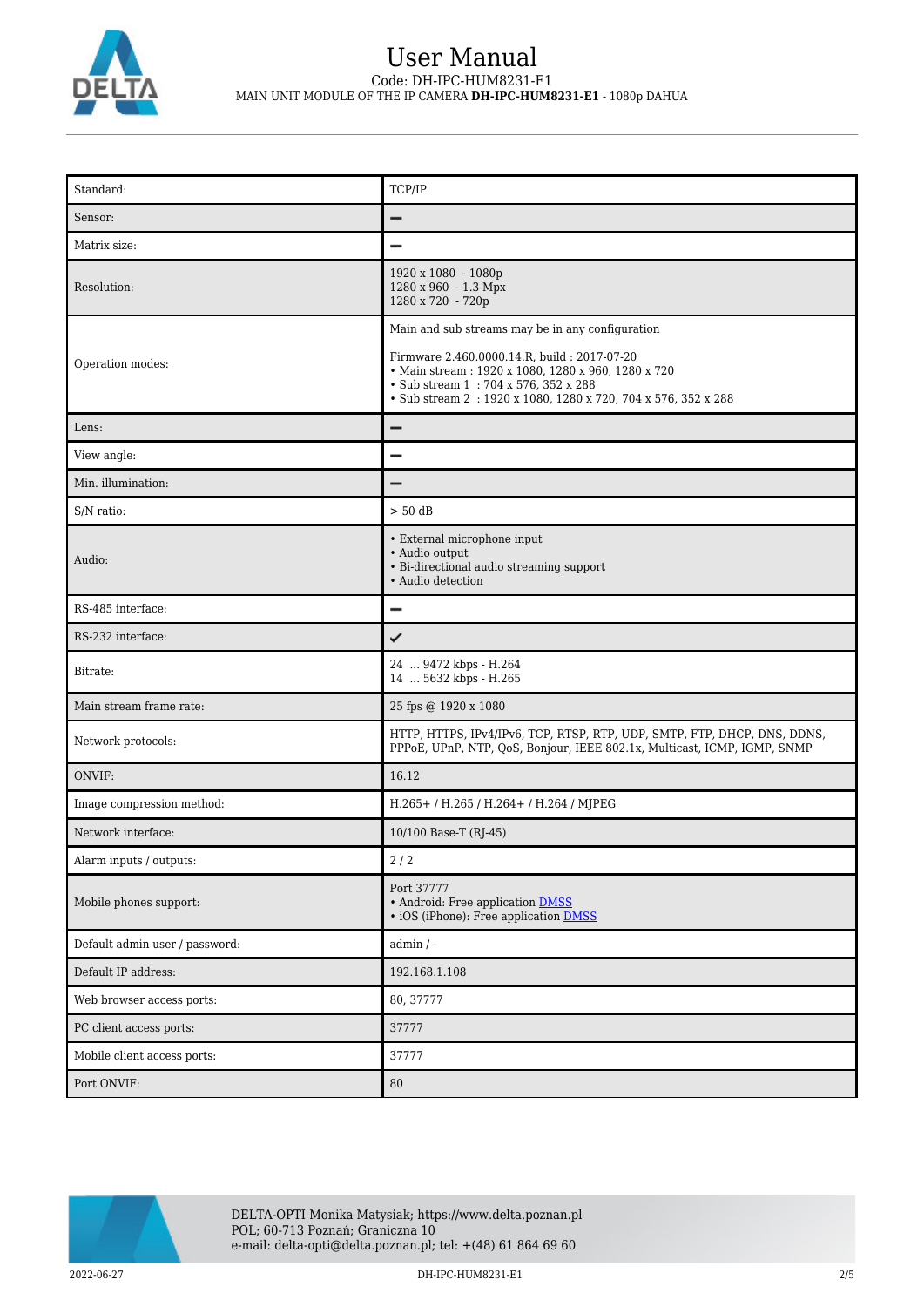

| <b>RTSP URL:</b>      | rtsp://admin.hasbo $@192.168.1.108.554$ /cam/realmonitor?channel=1&subtype=0 -<br>Main stream<br>rtsp://admin.hasho $@192.168.1.108.554/cam/realmonitor?channel=1&subtype=1 - Sub$<br>stream                                                                                                    |  |
|-----------------------|-------------------------------------------------------------------------------------------------------------------------------------------------------------------------------------------------------------------------------------------------------------------------------------------------|--|
| Memory card slot:     | Micro SD memory cards up to 128GB support (possible local recording)                                                                                                                                                                                                                            |  |
| Power supply:         | • 12 V DC / 580 mA,<br>$\cdot$ PoE (802.3af)                                                                                                                                                                                                                                                    |  |
| Power consumption:    | < 7 W                                                                                                                                                                                                                                                                                           |  |
| Main features:        | • BLC - Back Light Compensation<br>• HLC - High Light Compensation (spot)<br>• WDR - 120 dB - Wide Dynamic Range<br>• 3D-DNR - Digital Noise Reduction<br>• Configurable Privacy Zones<br>• IVS analysis - crossing the line (tripwire), intrusion, abandoned/missing object, face<br>detection |  |
| Length of the cable:  |                                                                                                                                                                                                                                                                                                 |  |
| Operation temp:       | $-30 °C  60 °C$                                                                                                                                                                                                                                                                                 |  |
| Weight:               | $0.21$ kg                                                                                                                                                                                                                                                                                       |  |
| Dimensions:           | $110 \times 83 \times 24$ mm                                                                                                                                                                                                                                                                    |  |
| Supported languages:  | English                                                                                                                                                                                                                                                                                         |  |
| Manufacturer / Brand: | <b>DAHUA</b>                                                                                                                                                                                                                                                                                    |  |
| Guarantee:            | 3 years                                                                                                                                                                                                                                                                                         |  |

Top view:

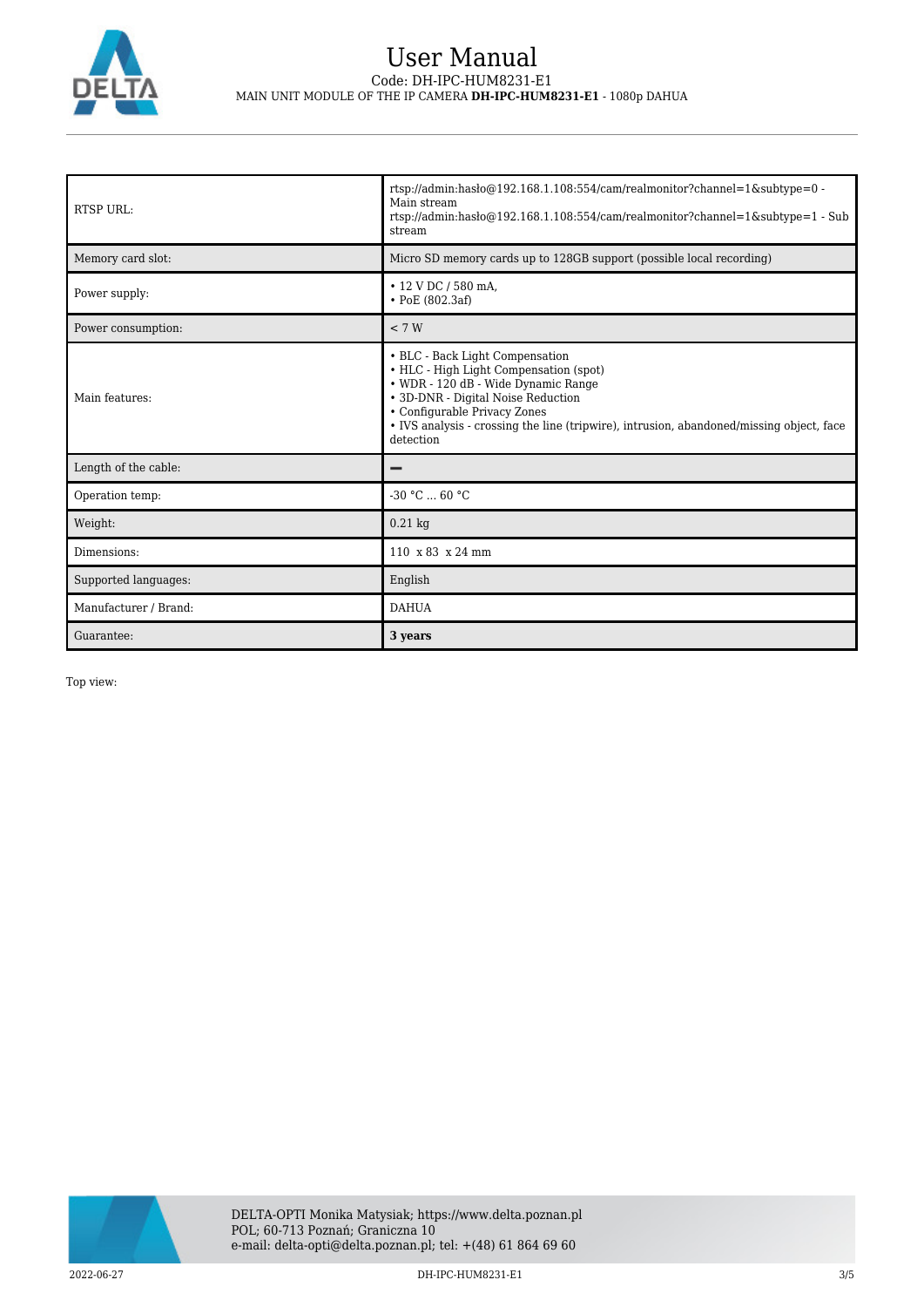

|   | alhua |  |
|---|-------|--|
|   |       |  |
| ÷ |       |  |

Device connectors:





In the kit:



DELTA-OPTI Monika Matysiak; https://www.delta.poznan.pl POL; 60-713 Poznań; Graniczna 10 e-mail: delta-opti@delta.poznan.pl; tel: +(48) 61 864 69 60

2022-06-27 DH-IPC-HUM8231-E1 4/5